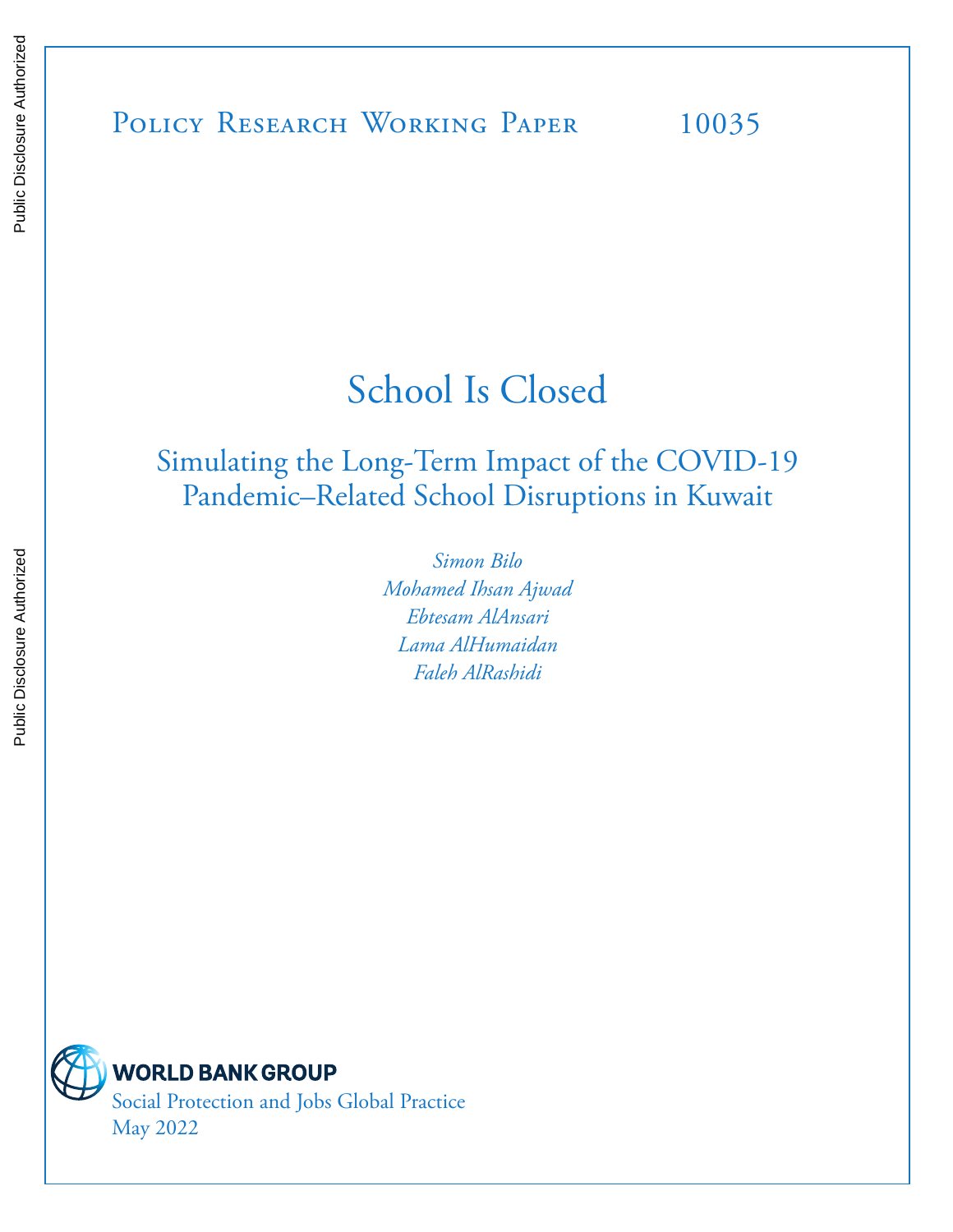#### POLICY RESEARCH WORKING PAPER 10035

# **Abstract**

The schooling disruption caused by COVID-19 in Kuwait is among the longest in the world. Using the similarities between the schooling disruptions due to the Gulf War and the schooling disruption due to the COVID-19 pandemic, this note shows that students in school during the COVID-19 pandemic face significant reductions in the present value of their lifetime income. Furthermore, the

findings show that students in higher grades during the pandemic are likely to face larger reductions in lifetime earnings than students in lower grades. Kuwaiti females in secondary school who will become civil service workers face a reduction of close to \$40,000. The corresponding reduction for males is more than \$70,000.

*The Policy Research Working Paper Series disseminates the findings of work in progress to encourage the exchange of ideas about development*  issues. An objective of the series is to get the findings out quickly, even if the presentations are less than fully polished. The papers carry the *names of the authors and should be cited accordingly. The findings, interpretations, and conclusions expressed in this paper are entirely those of the authors. They do not necessarily represent the views of the International Bank for Reconstruction and Development/World Bank and its affiliated organizations, or those of the Executive Directors of the World Bank or the governments they represent.*

This paper is a product of the Social Protection and Jobs Global Practice. It is part of a larger effort by the World Bank to provide open access to its research and make a contribution to development policy discussions around the world. Policy Research Working Papers are also posted on the Web at http://www.worldbank.org/prwp. The authors may be contacted at sbilo@worldbank.org and majwad@worldbank.org.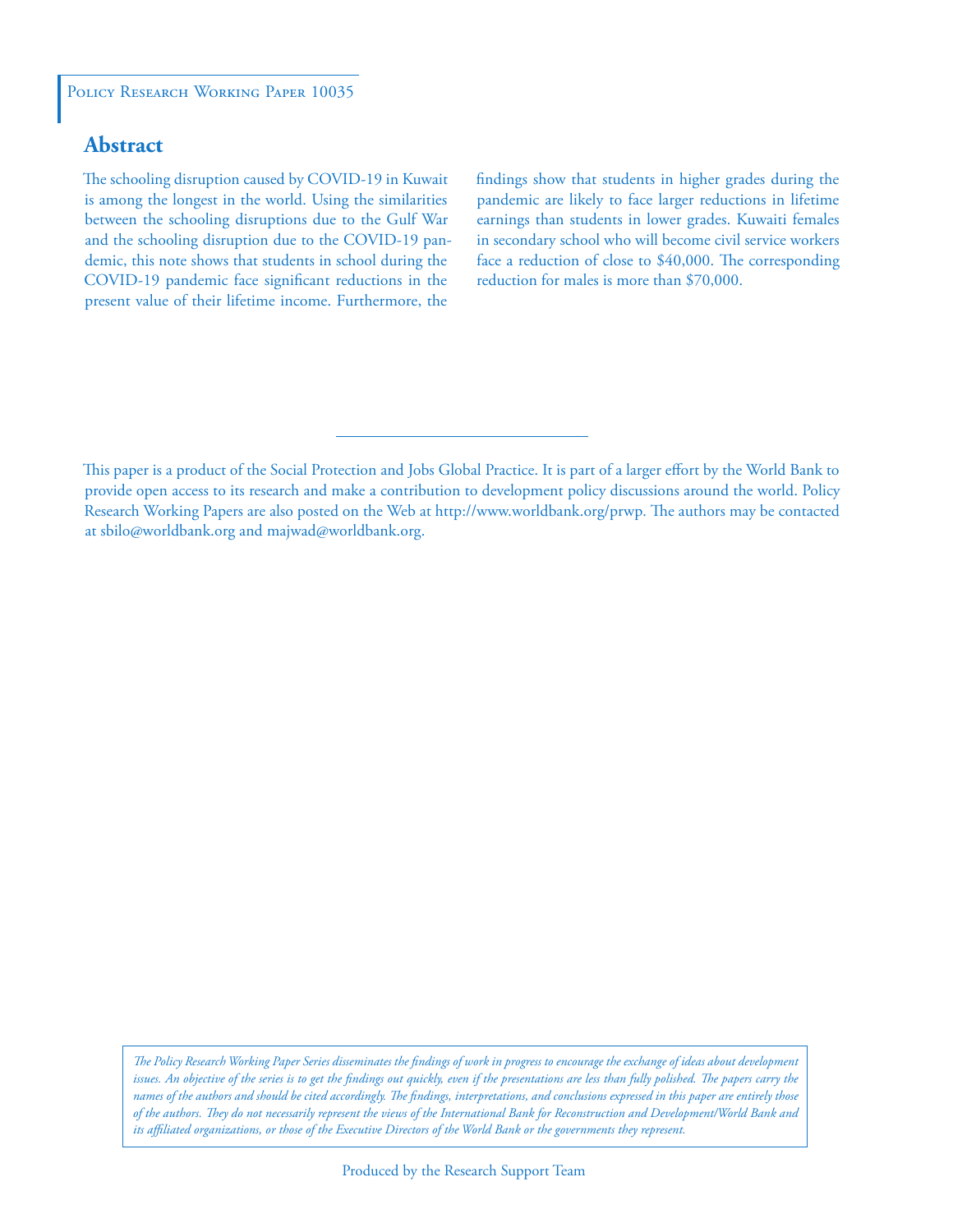# **School Is Closed: Simulating the Long-Term Impact of the COVID-19 Pandemic–Related School**

**Disruptions in Kuwait**

Simon Bilo (World Bank, Washington DC, USA) Mohamed Ihsan Ajwad (World Bank, Washington DC, USA) Ebtesam AlAnsari (Public Authority for Applied Education and Training, Kuwait City, Kuwait) Lama AlHumaidan (Public Authority for Applied Education and Training, Kuwait City, Kuwait) Faleh AlRashidi (Public Authority for Applied Education and Training, Kuwait City, Kuwait)[\\*](#page-2-0)

**Keywords:** COVID-19, Gulf War, Kuwait, income loss, schooling disruption

**JEL classification:** I14, I26, J24, J31, J45

<span id="page-2-0"></span><sup>\*</sup> The authors may be contacted at sbilo@worldbank.org, majwad@worldbank.org, im.alansari@paaet.edu.kw, lt.alhumaidan@paaet.edu.kw, and fm.alrashidi@paaet.edu.kw. This paper, its findings, and conclusions are solely those of the authors and do not have to represent their respective organizations' views. The authors are grateful to Dr. Khaled Mahdi, Issam A. Abousleiman, Ghassan N. Alkhoja, Anush Bezhanyan, and Aart C. Kraay for their support and valuable comments. Particular thanks for the Kuwait Public Policy Center in the General Secretariate of the Supreme Council for Planning and Development. Any remaining errors are the authors' responsibility.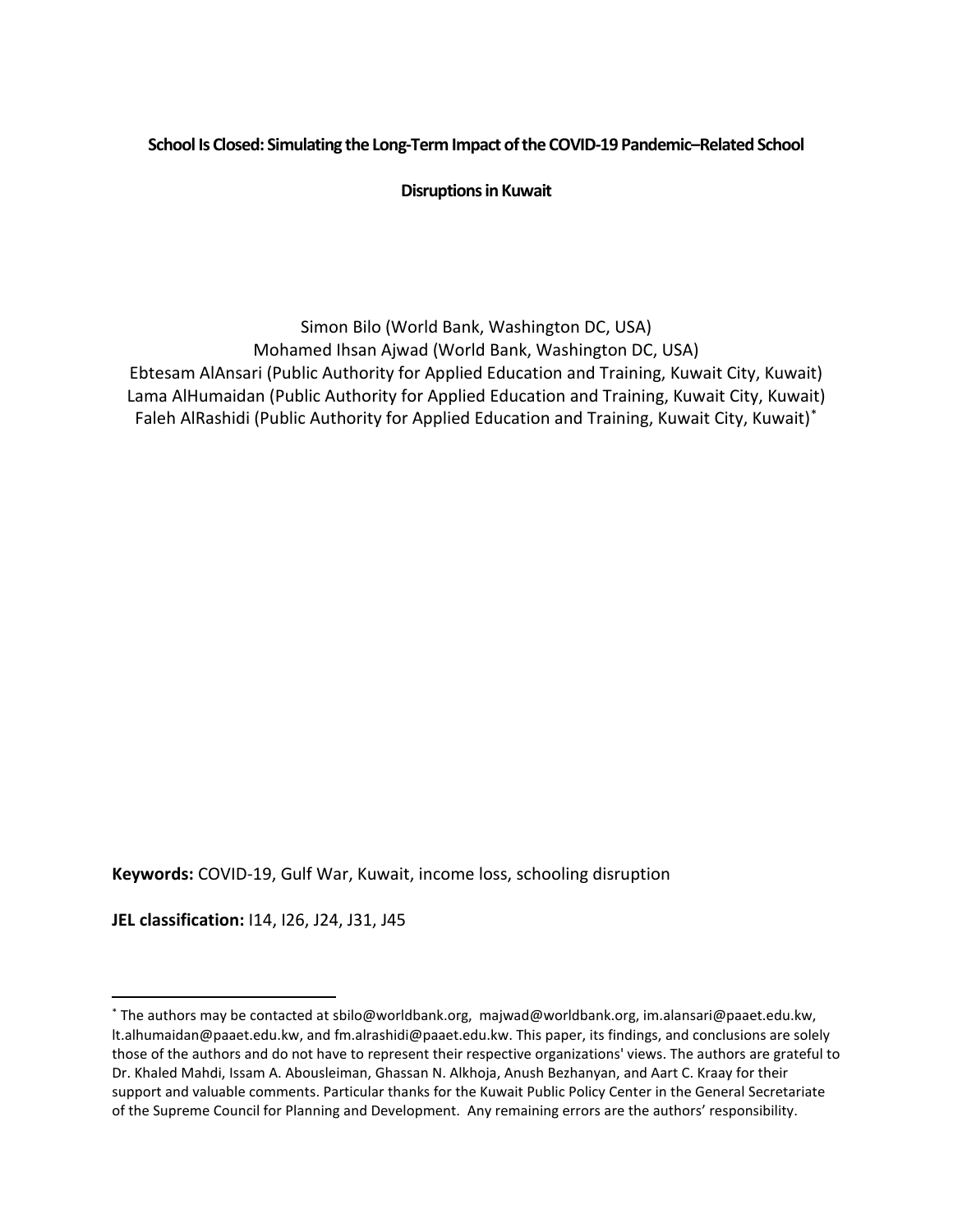#### **School Is Closed: Simulating the Long-Term Impact of the COVID-19 Pandemic–Related School**

#### **Disruptions in Kuwait**

Simon Bilo (World Bank, Washington DC, USA) Mohamed Ihsan Ajwad (World Bank, Washington DC, USA) Ebtesam AlAnsari (Public Authority for Applied Education and Training, Kuwait City, Kuwait) Lama AlHumaidan (Public Authority for Applied Education and Training, Kuwait City, Kuwait) Faleh AlRashidi (Public Authority for Applied Education and Training, Kuwait City, Kuwait)[\\*](#page-3-0)

## **1. Introduction**

The COVID-19 pandemic forced schools to close worldwide. Psacharopoulos et al. (2020) report that as of April 2020, 192 countries closed schools countrywide. As of February 2022, schooling capacity is improved but still not back to its pre-pandemic levels (UNESCO n.d.). This disruption will be costly (Hanushek & Woessmann 2020: 14–15; Azevedo et al. 2021a: 4–8; Donnelly and Patrinos 2021), however, the magnitude of the costs remains elusive.

A few studies attempt to simulate the lost schooling and its cost. In Azevedo et al.'s (2021a: 18–20) model scenario with 0.3 learning-adjusted years of schooling lost, the average student loses 2 percent of their earnings annually, or (2017 PPP) \$366. They also simulate a "very pessimistic" scenario of 1.1 years lost, which predicts a loss of 10 percent of earnings annually, equivalent to (2017 PPP) \$1,776. Psacharopoulos et al. (2021) build their baseline simulation on the existing estimates of the key variables, including returns to schooling, pandemic-related school closures, and the availability of distance learning during the pandemic.

<span id="page-3-0"></span><sup>\*</sup> The authors may be contacted at sbilo@worldbank.org, majwad@worldbank.org, im.alansari@paaet.edu.kw, lt.alhumaidan@paaet.edu.kw, and fm.alrashidi@paaet.edu.kw. This paper, its findings, and conclusions are solely those of the authors and do not have to represent their respective organizations' views. The authors are grateful to Dr. Khaled Mahdi, Issam A. Abousleiman, Ghassan N. Alkhoja, and Anush Bezhanyan for their support. Particular thanks for the Kuwait Public Policy Center in the General Secretariate of the Supreme Council for Planning and Development. Any remaining errors are the authors' responsibility.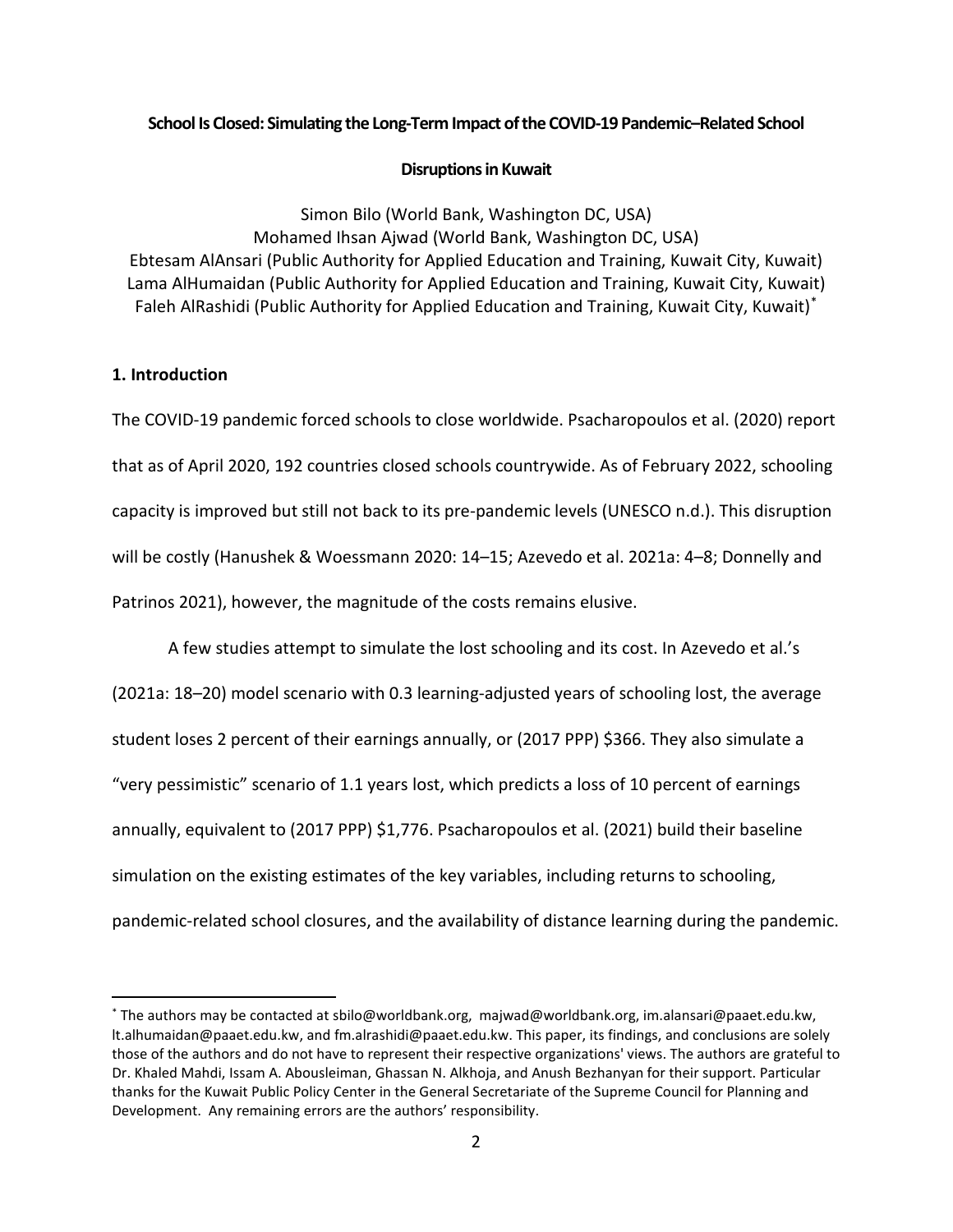They assume private returns to a year of schooling of 8%, schooling time lost to be 0.33 years, implying 2.67 percent lower future earnings. After considering the assumed mitigating effects of distance learning, the average annual loss per student is (2011 PPP) \$458. Finally, Hanushek and Woessmann (2020: 8–9) use the OECD's Survey of Adult Skills predominantly conducted in high-income countries and estimate that a loss of 0.25 school years predicts a 1.9 percent decrease of income over one's career, while 1 lost year predicts a 7.7 percent decrease.

These simulations are certainly useful. However, they also have inherent weaknesses when assessing long-term impacts because the underlying parameters are not directly estimated from a school-disruption event. Instead, the parameters are the best guesses of what the overall disruption might look like, by necessity simplifying and omitting the complex system of response feedback loops initiated by the disruption. Among the key omissions are the mitigating bottom-up activities of parents and students in response to school closures, such as private tutoring and mentoring. Moreover, the simulations are by design assessing the global effects of the schooling disruption, setting the issue of more disaggregate effects aside.

This paper estimates the present value of lost income for a future Kuwaiti civil servant whose studies are disrupted by the COVID-19 pandemic. We do so by building on Bilo et al. (2021), who use a unique data set and the natural experiment of the Gulf War induced school disruption, to estimate the private costs of the pandemic. We argue that the Gulf War induced a school disruption that is similar to the schooling disruption caused by the COVID-19 pandemic and therefore, the methodology is well suited to simulating the long-term impacts of schooling disruptions in the context of the pandemic. Equally importantly, the Gulf War disruption happened almost 30 years ago, allowing us to capture the mentioned bottom-up feedback

3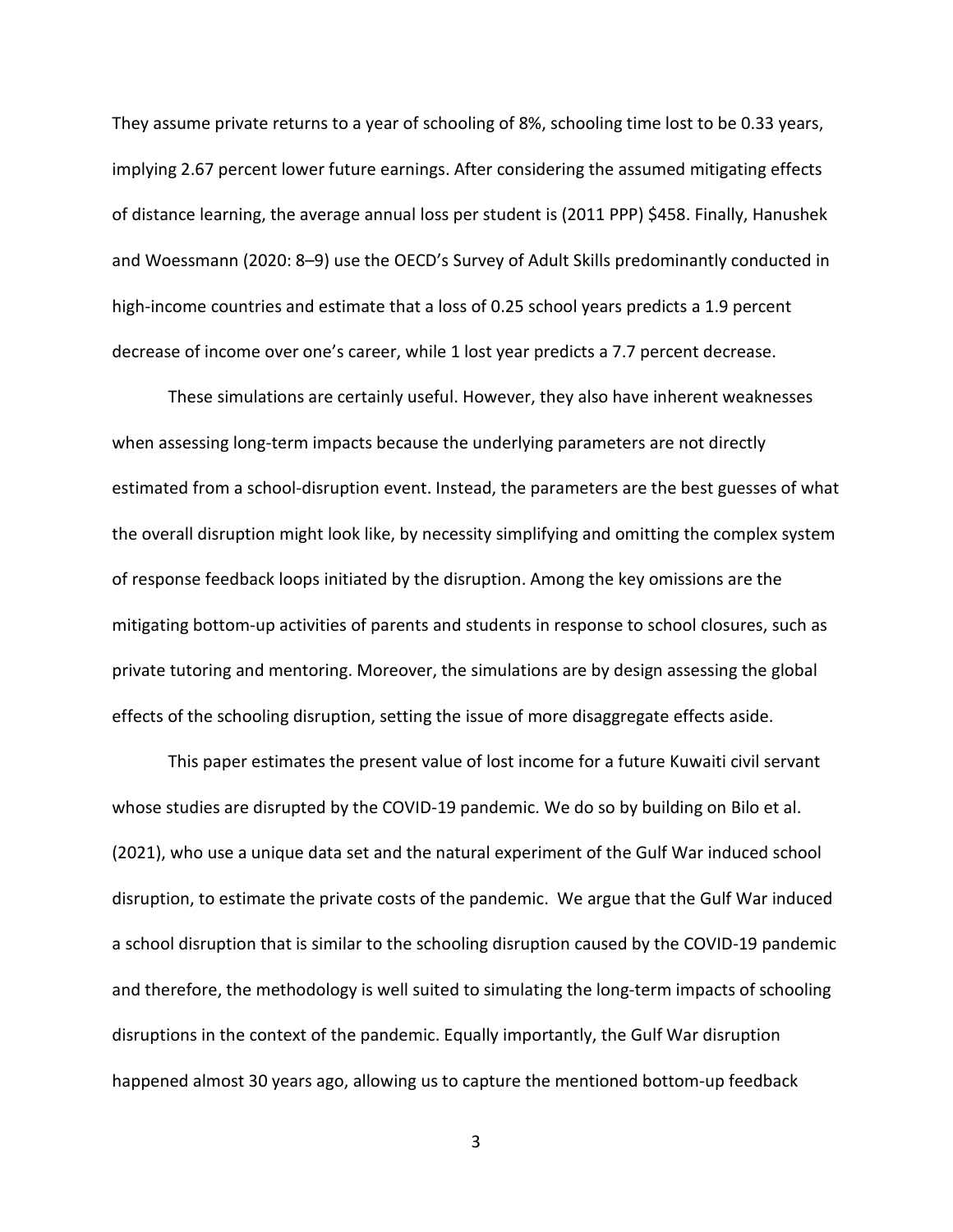loops that are missing in other approaches. Applying this methodology, we find that Kuwaiti females in secondary school who will become civil service workers face close to \$40,000 reduction in the present value of their lifetime income; and males who will become civil service workers face close to \$70,000 reduction. Furthermore, we demonstrate that the impacts last long – even after almost 30 years.

#### **2. Comparing the Two Schooling Disruptions**

[Figure 1](#page-6-0) illustrates that Kuwait is among the countries with the longest school closures for inperson education caused by the COVID-19 pandemic. Public schools were closed for in-person learning for 62 weeks nationwide between February 26, 2020, and October 2021, when they reopened (Alhouti 2020; Kuwait Times 2021). Further, public schools did not begin fully remote schooling until more than seven months after the last day of in-person schooling (Alhouti 2020; Kuwait News Agency 2020). As in many countries, this remote learning system was hurriedly put together by the government. Unfortunately, the benefits of even well-functioning remote learning are likely below those of in-person schooling (Engzell et al. 2021).

4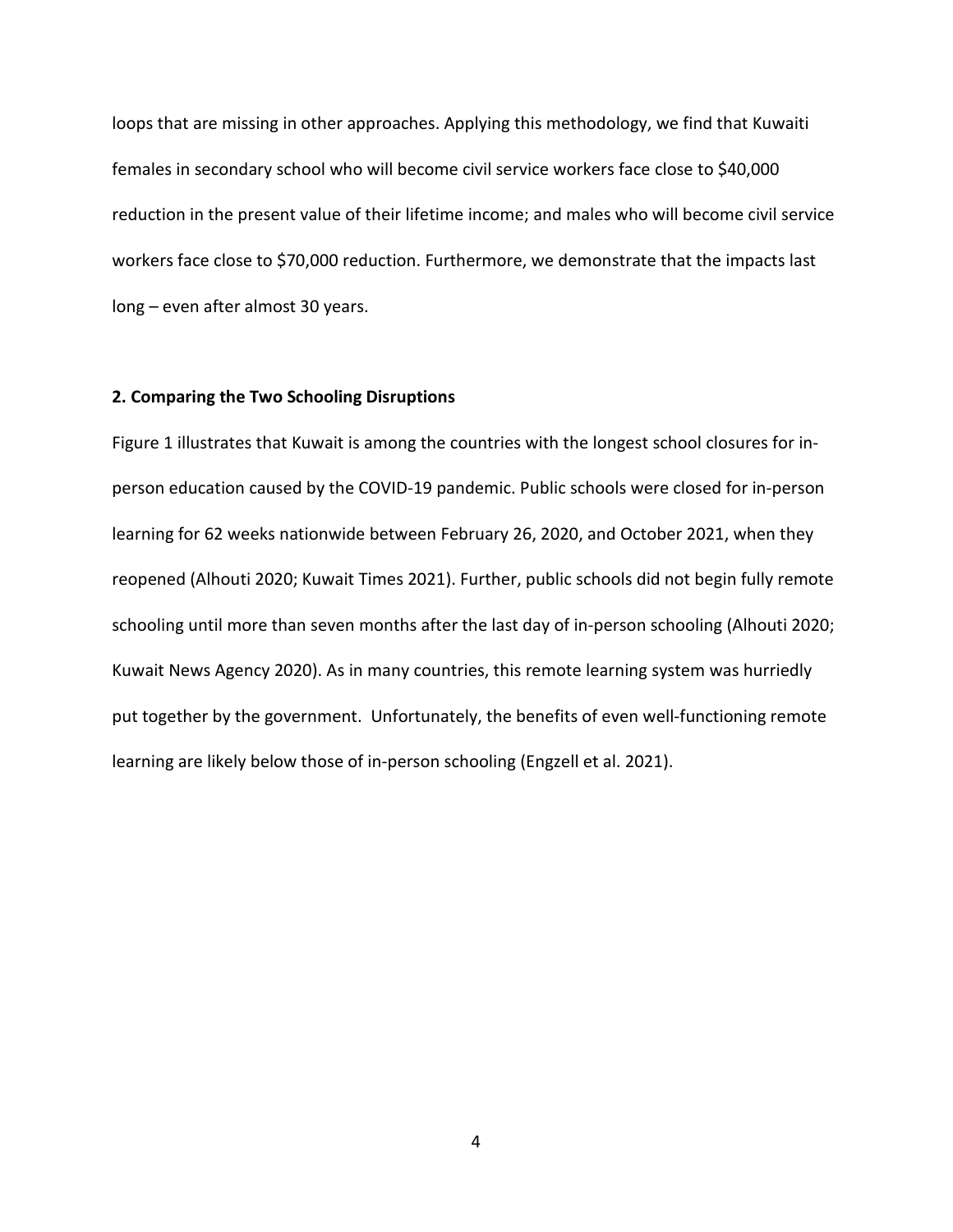

<span id="page-6-0"></span>**Figure 1: Distribution of the length of school closures during the pandemic across countries** 

Bilo et al. (2021) use a 2019 cross-sectional payroll data set on Kuwait's civil service to estimate private returns to schooling for Kuwaiti nationals. Their estimates are notable for two reasons. First, such a detailed and high-quality data set—covering fully 64 percent of all employed Kuwaitis—is a rare find, particularly in the Middle East and North Africa region. Second, the estimation method uses a natural experiment, the Gulf War of 1990–91, to estimate the impact of school disruptions on salaries.

We argue that the Gulf War school disruption is similar to the current pandemic in four respects (se[e Table](#page-7-0) [1](#page-6-1)).<sup>1</sup> First, schools closed during both episodes. The Gulf War led to general school closures and damaged education infrastructure in Kuwait during the 1990/91 school year, with adverse effects on schooling extending into the 1991/92 school year. Second, learning did not come to a standstill. A large, though unknown, number of students sought

Note: As of November 2021, Kuwait had sixty-two weeks of closures. Source: UNESCO (n.d.)

<span id="page-6-1"></span><sup>&</sup>lt;sup>1</sup> See Bilo et al. (2021) for details on the Gulf War school closures.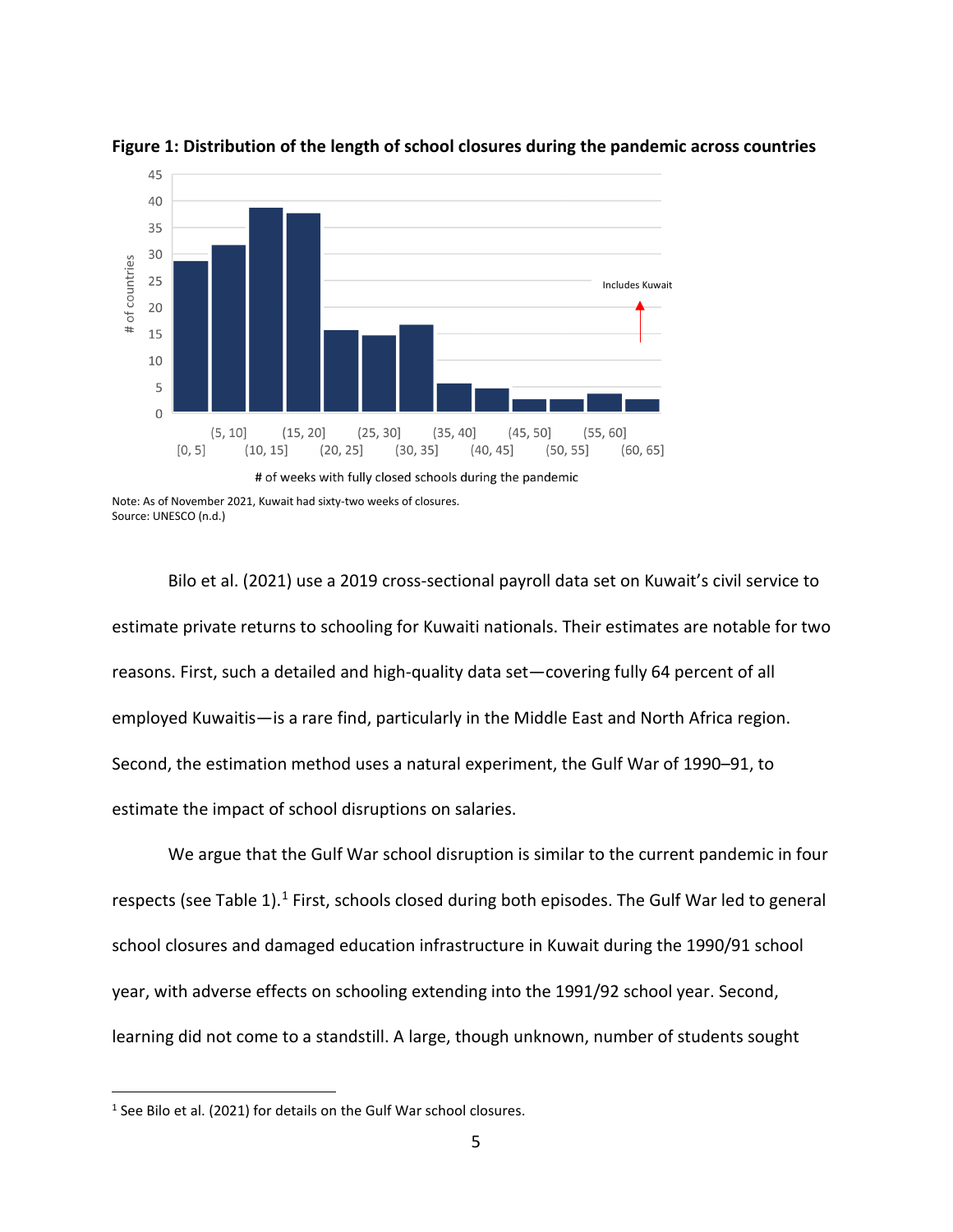schooling abroad during the Gulf War. Pandemic school closures led to remote schooling. Third, both episodes harmed mental health, though the nature and extent of the harm remain unknown (Bilo et al. 2021: 9–10; de Miranda et al. 2020; Vindegaard & Benros 2020). Last, school disruptions did not lead to universal grade repetition. After the catch-up period in the 1991/92 academic year, students continued their schooling as if the war had not happened. Similarly, during this pandemic, students in Kuwait are continuing without repeating grades.

We concede that the two episodes are not identical. For example, it is impossible to give a precise comparison of pandemic remote schooling with its heterogeneous quality across students and the schooling abroad that some students received during the war. Instead, we show that the episodes are meaningfully similar in terms of the order of magnitude of the schooling shocks they represent. The meaningful similarities between the two episodes, we argue, justify our use of the Gulf War experience to simulate the effect of pandemic-related school disruptions on labor-market outcomes.

|                           | Gulf War schooling shock                                         | COVID-19 schooling shock                                         |
|---------------------------|------------------------------------------------------------------|------------------------------------------------------------------|
| School closures           | 1 school year (1990/91)                                          | ~4 months (spring $2020$ ) +                                     |
|                           |                                                                  | 1 school year (2020/21)                                          |
| Schooling during closures | A large, though unknown,<br>number of students studied<br>abroad | Online/remote schooling                                          |
| Other factors             | War-related mental health<br>problems                            | Pandemic-related mental<br>health problems                       |
| Post-shock remediation    | Tutoring and catchup<br>schooling in 1991/92                     | Pandemic is still ongoing, but<br>grade repetitions are unlikely |

<span id="page-7-0"></span>**Table 1: Comparing the two schooling disruptions in Kuwait**

Sources: Alhouti 2020; de Miranda et al. 2020; Kuwait News Agency 2020; Vindegaard & Benros 2020; Bilo et al. (2021); Kuwait Times 2021.

#### **3. Estimating the Costs of Schooling Disruptions**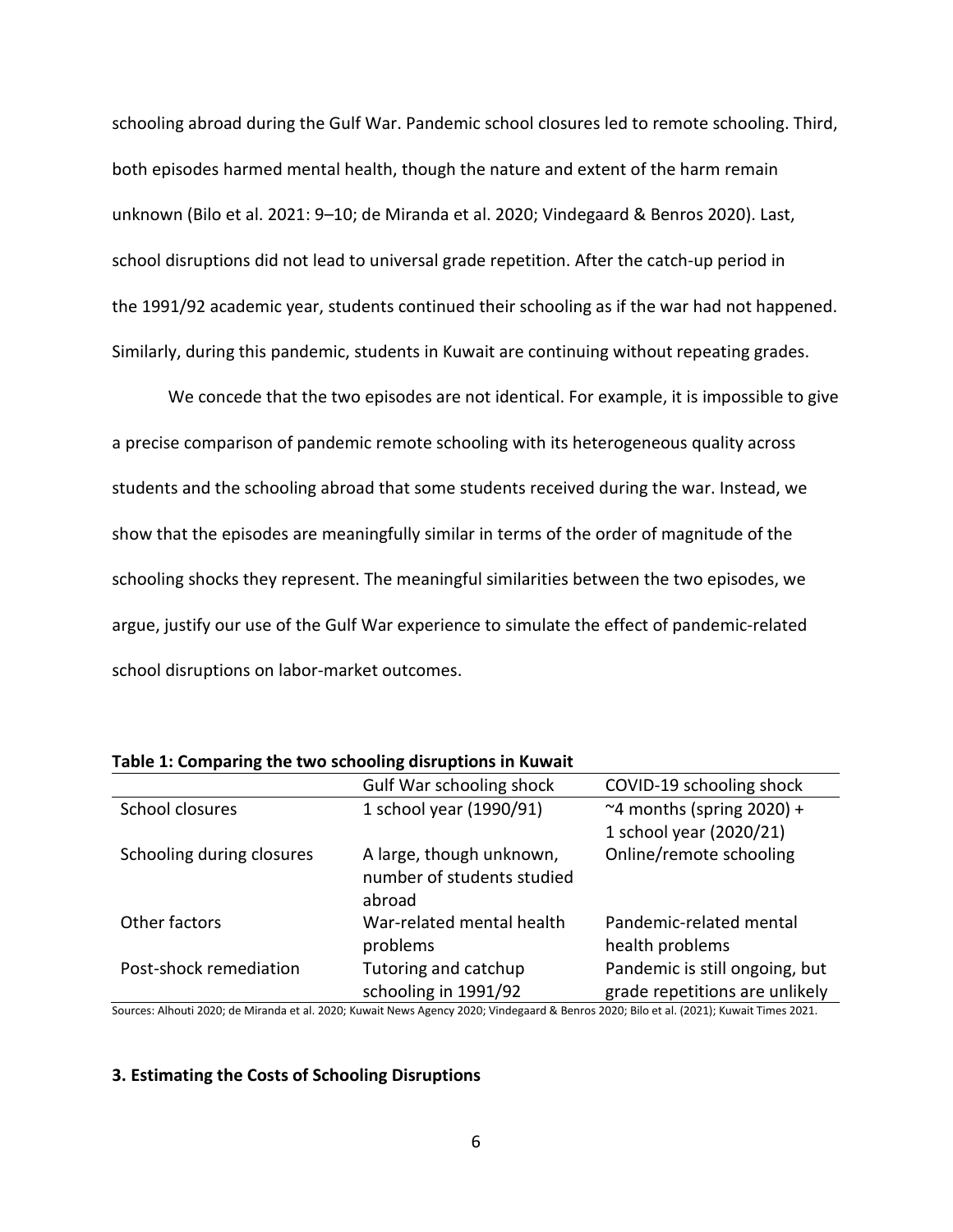Given that the Gulf War did not lead to universal grade repetition, Bilo et al. (2021) estimate schooling lost in the Gulf War's aftermath instead of schooling lost during the war. [Table](#page-8-0) **2** summarizes their estimates and the resulting average percentage change in monthly compensation. Each estimation compares a schooling cohort affected by the war (a treatment group) with a postwar control group of students born between March 16, 1985, and March 15, 199[2](#page-8-1).2

## <span id="page-8-0"></span>**Table 2: The effect of the Gulf War on average years of schooling and average monthly compensation of Kuwaiti nationals working in the civil service**

|                           |                                                   | Women                                           |                                      |                                                   | Men                                             |                                      |
|---------------------------|---------------------------------------------------|-------------------------------------------------|--------------------------------------|---------------------------------------------------|-------------------------------------------------|--------------------------------------|
| Exposed to<br>the war in: | Estimated<br>returns to 1<br>year of<br>schooling | Estimated<br>change in<br>vears of<br>schooling | Change in<br>monthly<br>compensation | Estimated<br>returns to 1<br>year of<br>schooling | Estimated<br>change in<br>years of<br>schooling | Change in<br>monthly<br>compensation |
| Elementary<br>school      | 8.6%                                              | $-0.39$                                         | $-3.4%$                              | 8.8%                                              | $-0.50$                                         | $-4.3%$                              |
| Middle<br>school          | 7.5%                                              | $-0.58$                                         | $-4.3%$                              | 9.4%                                              | $-0.45$                                         | $-4.2%$                              |
| Secondary<br>school       | 6.6%                                              | $-0.79$                                         | $-5.1%$                              | 7.3%                                              | $-0.82$                                         | $-6.0%$                              |

Source: Bilo et al. (2021), authors' calculations.

The salary reduction caused by the schooling disruption is estimated at 3.4 to 6

percent. [3](#page-8-2) The numbers add up over a lifetime (se[e Table](#page-9-0) **3**). Given the similarity of the two

schooling disruptions, our estimates suggest the average pandemic-related lifetime income loss

<span id="page-8-1"></span> $<sup>2</sup>$  The results are likely more reliable the closer the control and treatment groups are in age, making the estimates</sup> for the elementary school–treatment cohort the most reliable. When students are close in age, unobserved characteristics are more likely to be similar between treatment and control groups, decreasing the estimates' bias (Bilo et al. 2021).

<span id="page-8-2"></span><sup>&</sup>lt;sup>3</sup> One might argue that compared to the private sector, civil servant salaries are less tied to the marginal product of labor, thereby less responsive to losses in human capital. If this is the case, the estimates we present are likely a lower bound of the percentage salary loss of private sector employees.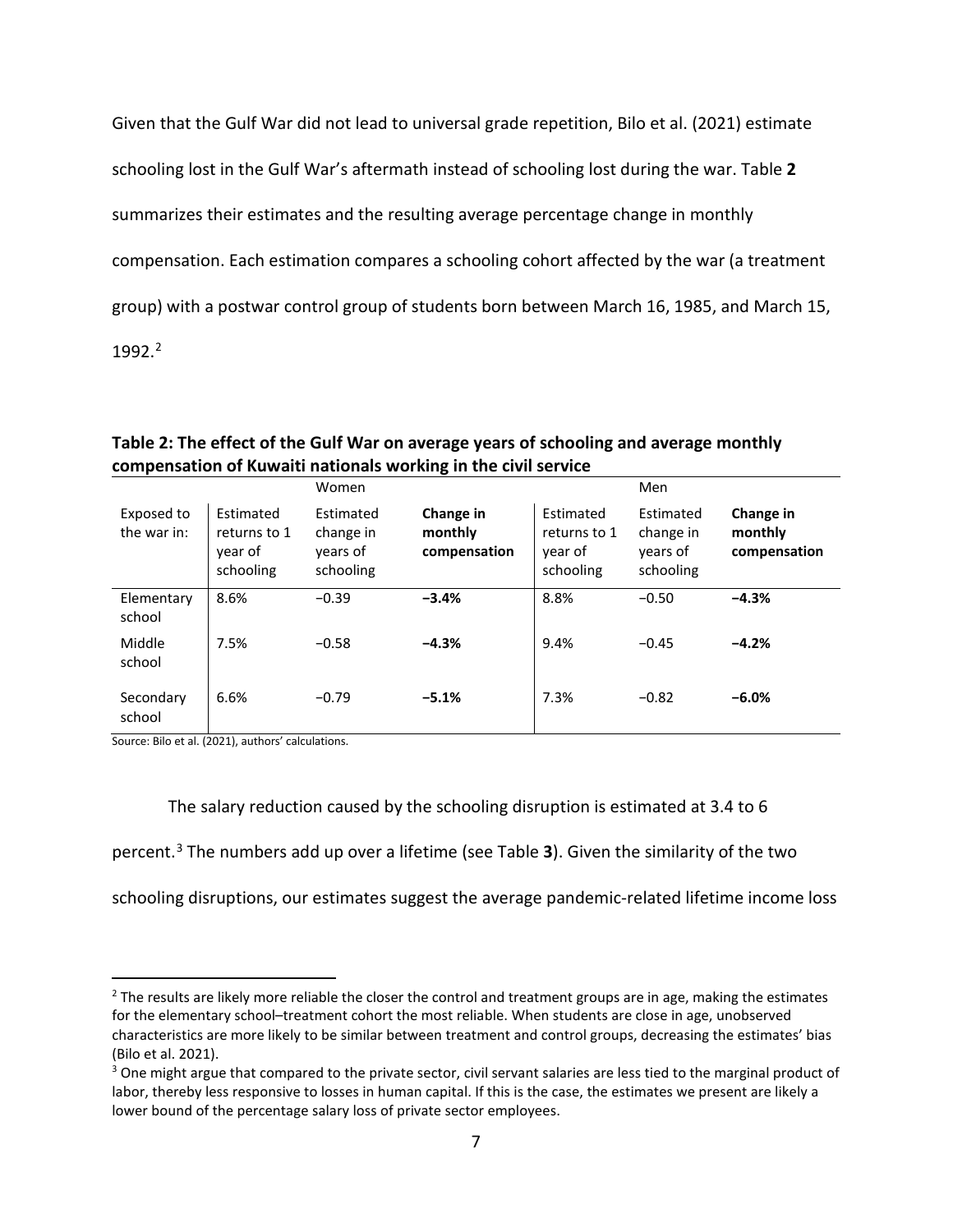may be close to \$40,000 in present-value terms for women and more than \$70,000 for men, assuming a 3 percent discount rate. [4](#page-9-1)

The estimated annual salary losses also allow a comparison with the simulations discussed in the introduction, and they are of the same order of magnitude. Azevedo et al.'s (2021a: 18–20) estimated range for the average annual student loss is between (2017 PPP) \$366 and \$1,776. Our results range between (2019) \$1,589 and \$3,722. Our results might tend to be higher for two reasons. First, we use 2019 rather than 2017 US dollars. And second, Azevedo et al.'s results represent the averages for students across the world. In contrast, we estimate the impact for students in a high-income country, where average salaries are significantly higher.

|                   |                    | Women                | Men                |                      |  |
|-------------------|--------------------|----------------------|--------------------|----------------------|--|
| Exposed to school | Annual salary loss | Present value of     | Annual salary loss | Present value of     |  |
| disruption in:    | (US\$)             | lifetime loss (US\$) | (US <sup>5</sup> ) | lifetime loss (US\$) |  |
| Elementary school | 1,589              | 20,663               | 2,667              | 40,185               |  |
| Middle school     | 2,010              | 30,141               | 2,605              | 44,536               |  |
| Secondary school  | 2,384              | 39,964               | 3,722              | 70,248               |  |

<span id="page-9-0"></span>**Table 3: Estimates of annual income loss and the present value of lifetime income loss** 

Note: All values are in 2019 US dollars, using the exchange rate of \$3.29 per Kuwaiti dinar. This is the average exchange rate in 2019, the source year of the data.

Assumptions: Working life of women is twenty-five years. Working life of men is thirty years. Discount rate is 3%. Annual salary loss is computed from the average salary of a Kuwaiti national of a given gender working in the civil service. Present value of lifetime loss uses average annual salary of a Kuwaiti national of a given gender working in the civil service with a given number of years of service. Average number of years before joining labor force is 11.8 (elementary school), 7.3 (middle school), and 3.8 (secondary school) for women and 11.6 (elementary school), 7.1 (middle school), and 3.6 (secondary school) for men.

Source: Bilo et al. (2021), authors' calculations.

<span id="page-9-1"></span><sup>4</sup> There are two reasons for the gender difference. First, male average earnings are higher. Second, we assume a longer working life for men because the earliest retirement age in some cases comes after 25 years of service for women but only after 30 years of service for men.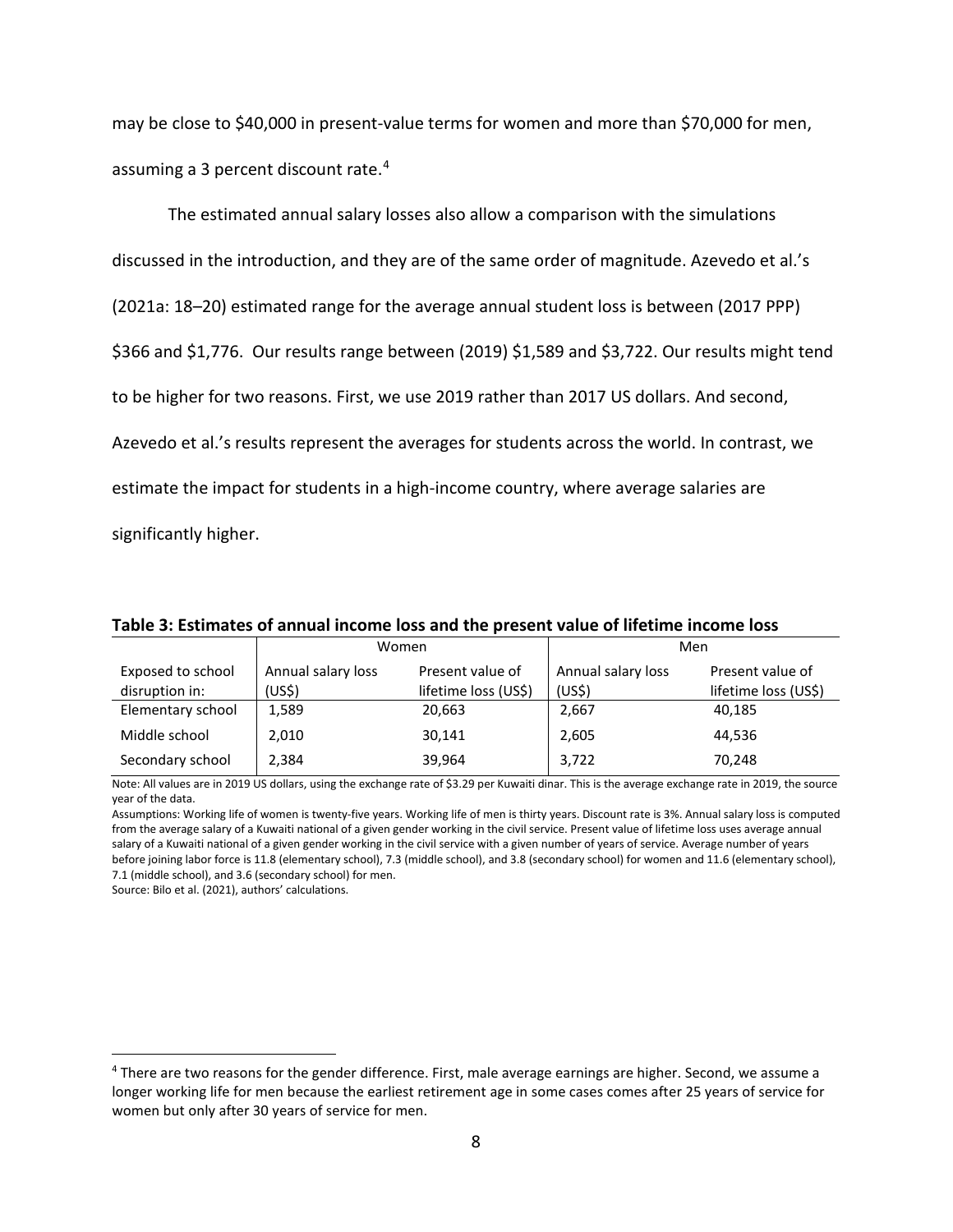#### **4. Conclusion**

This paper contributes to the literature simulating the size of the private earning losses caused by school closures during the COVID-19 pandemic. Such estimates of pandemic-related damage must suffice until the pandemic's effects unfold and we can measure them directly.

The high estimated cost naturally leads to the question of mitigation options. A joint UNESCO, UNICEF, and World Bank report (Azevedo et al. 2021b: 35–40) provides one of the most recent overviews of the options in the context of the COVID-19 pandemic, offering a list of interventions based on past experiences. It introduces three policy levers that can accelerate learning. First, it suggests using the pandemic-induced learning crisis to adjust curricula to the existing learning levels and replacing overly aspirational learning outcomes of the pre-pandemic curricula. Second, it points out that learning losses can be recouped through extended instructional time, such as extending the school day or the school year. Third, it lists interventions proven to increase the efficiency of learning. The list, for example, includes targeted instruction, where teachers present material according to the learning level of students rather than according to their age.

 Ultimately, however, one has to recognize that education policies and their adjustments happen in most countries through the political arena. Optimal and desirable adjustments, as seen by the education experts, might then not turn out to be "optimal" through the lens of a given institutional setting, whether in Kuwait or elsewhere. Desirability of an outcome does not make such an outcome necessarily feasible as the public choice scholars have been suggesting all along. One always has to ask whether the policy makers and government employees have the necessary incentive and knowledge to accomplish what is asked of them (Gwartney and

9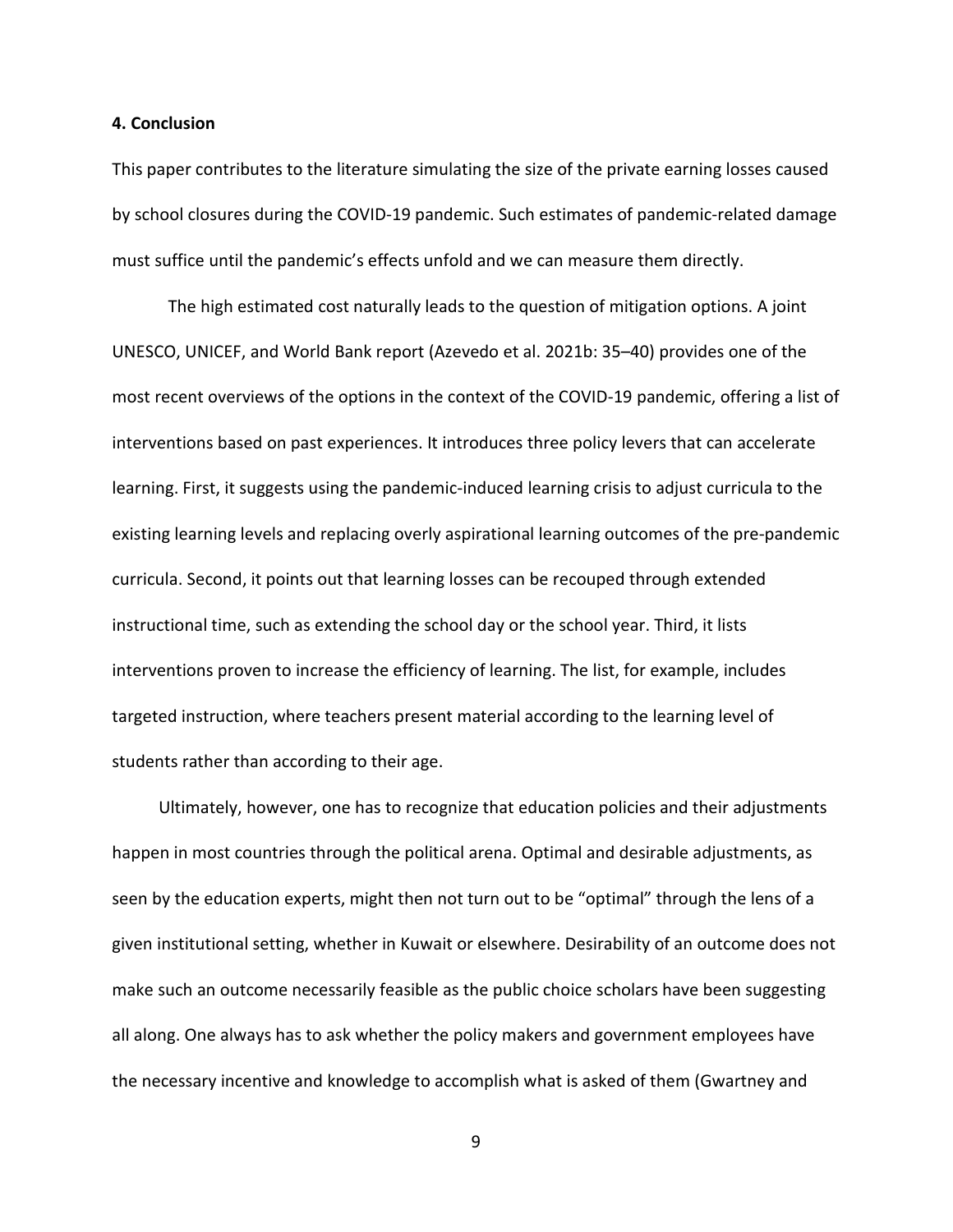Wagner 1988: 6). Specifically, in the case of education, if the pandemic-related policy response is deemed insufficient, one not only has to seek the more appropriate policy responses, but also must ask whether the ecosystem of formal and informal rules makes such responses incentivecompatible. This is not an easy task, but our evidence suggests that the stakes are high enough to take it seriously.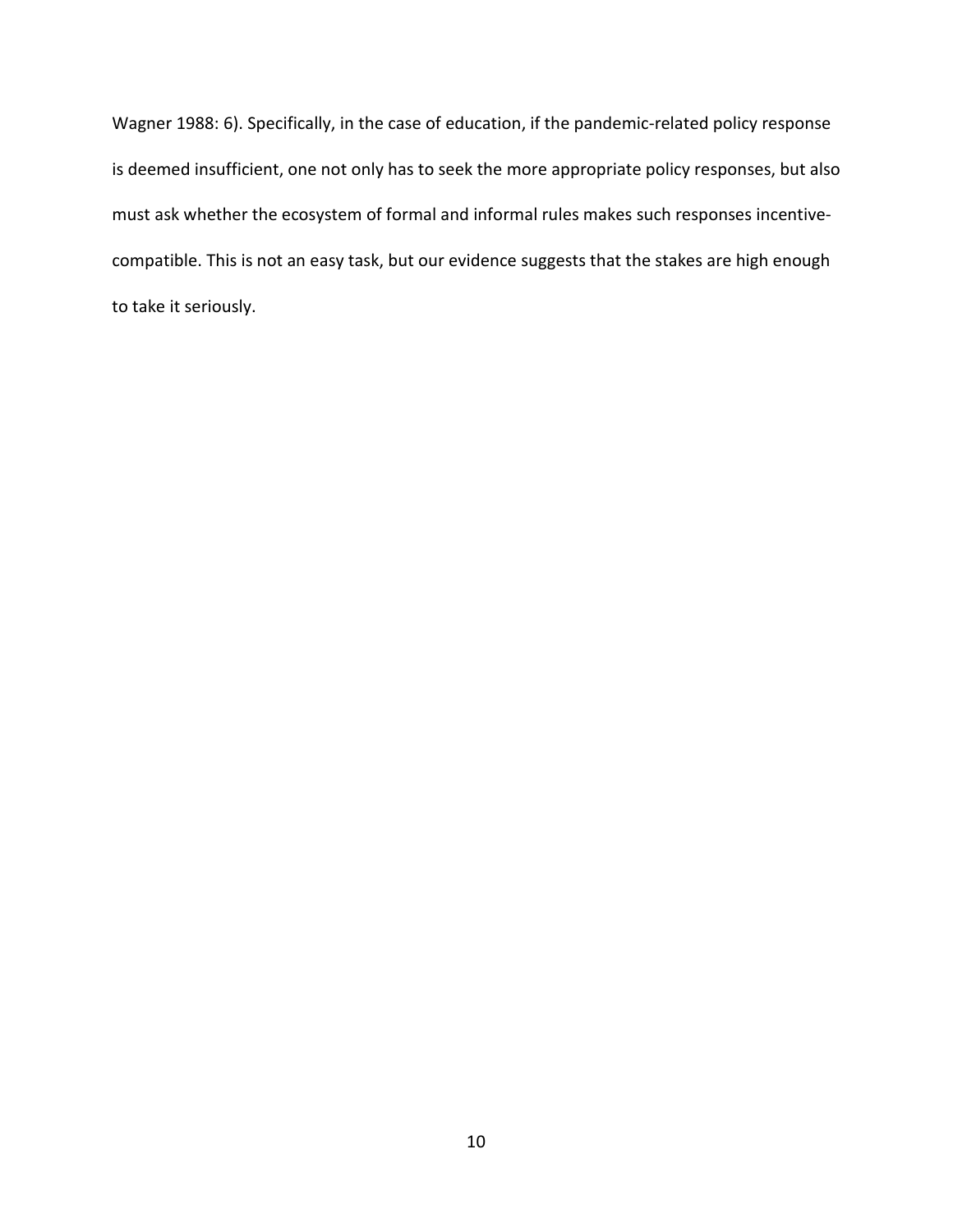## **References**

- Alhouti, Ibrahim. 2020. "Education during the pandemic: the case of Kuwait." *Journal of Professional Capital and Community* 5, 213–25.
- Azevedo, João Pedro, Amer Hasan, Diana Goldemberg, Koen Geven, and Syedah Aroob Iqbal. 2021a. "Simulating the potential impacts of COVID-19 school closures on schooling and learning outcomes: a set of global estimates." *World Bank Research Observer* 36, no. 1 (February), 1–40.
- Azevedo, Joao Pedro Wagner De, F. Halsey Rogers, Sanna Ellinore Ahlgren, Marie-Helene Cloutier, Borhene Chakroun, Gwang-Chol Chang, Suguru Mizunoya, Nicolas Jean Reuge, Matt Brossard, Jessica Lynn Bergmann. 2021b. "The State of the Global Education Crisis: A Path to Recovery (A joint UNESCO, UNICEF, and World Bank report)." Washington, D.C. : World Bank Group.
- Bilo, Simon, Mohamed Ihsan Ajwad, Ebtesam AlAnsari, Lama AlHumaidan, and Faleh AlRashidi. 2021. "The long shadow of short-term schooling disruption: analysis of Kuwait's civil service payroll data." Policy Research Working Paper No. 9641, World Bank, Washington, DC.
- de Miranda, Debora Marques, Bruno da Silva Athanasio, Ana Cecília de Sena Oliveira, and Ana Cristina Simoes Silva. 2020. "How is COVID-19 pandemic impacting mental health of children and adolescents?" *International Journal of Disaster Risk Reduction* 51 (2020).
- Donnelly, Robin, and Harry Anthony Patrinos. 2021. "Learning loss during COVID-19: an early systematic review." *Covid Economics* 77, 145–51.
- Engzell, Per, Arun Frey, and Mark D. Verhagen. 2021. "Learning loss due to school closures during the COVID-19 pandemic." Proceedings of the National Academy of Sciences 118, no. 17.
- Gwartney, James D., and Richard E. Wagner. 1988. "Public Choice and the Conduct of Representative Government." In James D. Gwartney, and Richard E. Wagner, eds. Public Choice and Constitutional Economics. Greenwich, CT: JAI Press, 3–28.
- Hanushek, Eric, and Ludger Woessmann. 2020. "The economic impacts of learning losses." OECD Education Working Papers No. 225, OECD Publishing, Paris.
- Kuwait News Agency. 2020. "Kuwait adopted long-distance teaching in covid shadow 2020." Kuwait News Agency. https://www.kuna.net.kw/ArticleDetails.aspx?id=2949568&Language=en#. Accessed: May 12, 2021.
- Kuwait Times*.* 2021. "400,000+ students return to school after 19 months." *Kuwait Times*. https://news.kuwaittimes.net/website/400000-students-return-to-school-after-19 months/. Accessed: October 14, 2021.